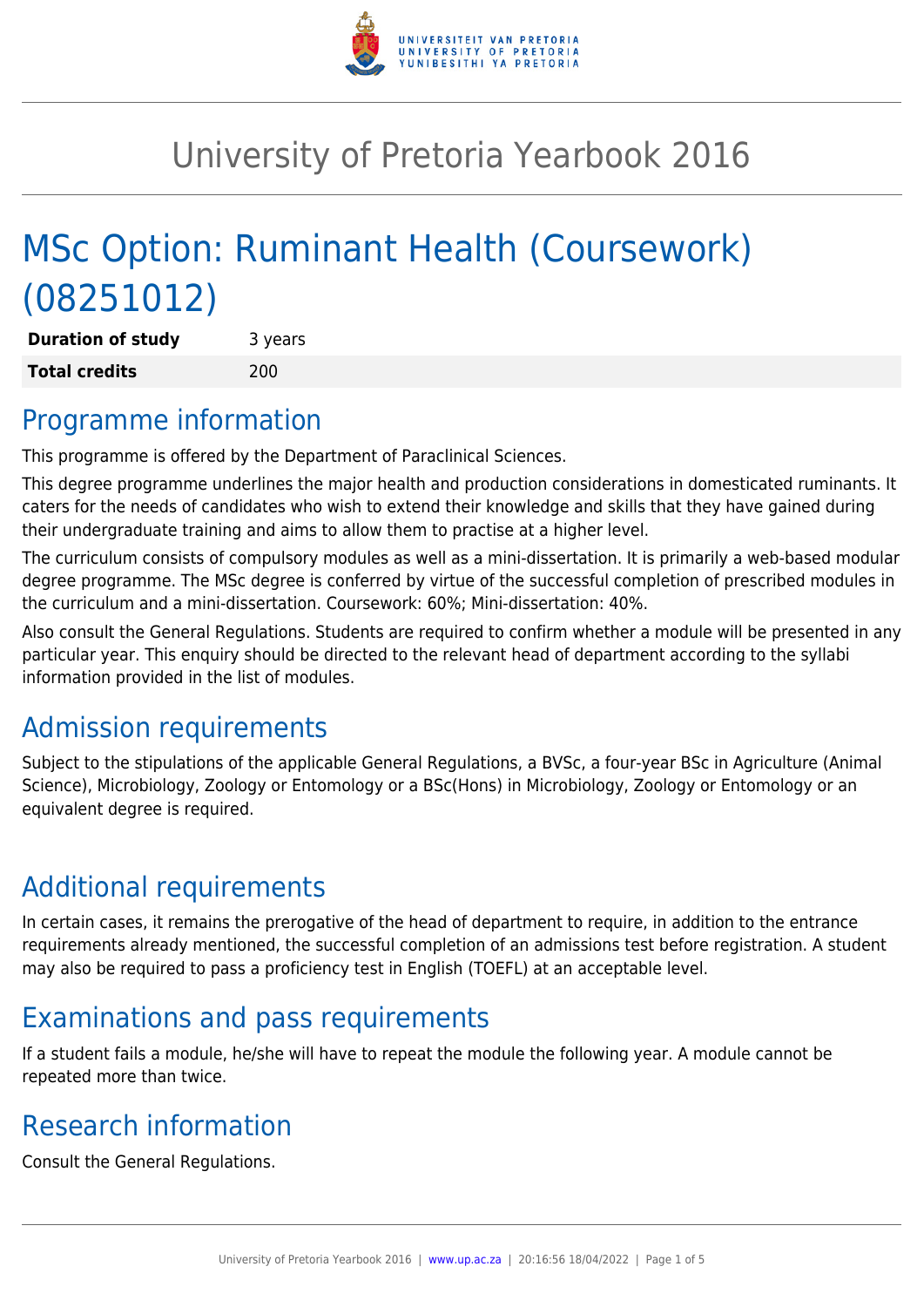

On an appropriate topic depending on the field of interest of the student, a research project of limited scope must be undertaken and written in the format of a mini-dissertation to fulfil the requirements of the MSc. The research topic is determined in consultation with the supervisor and head of department and the research project must be approved according to Faculty guidelines.

Before or together with the mini-dissertation, a student must submit at least one draft article for publication in an acknowledged and accredited journal. The draft article must be based on the research for the mini-dissertation and must be acceptable to the supervisor and meet subsidy requirements. Proof of submission of the article from the relevant journal editorial office must be submitted together with the final bound mini-dissertation.

### Pass with distinction

In order to obtain the degree with distinction, 75% in the mini-dissertation and a cumulative average of 75% in the core modules provided that a minimum pass mark of 60% in all the core modules are required.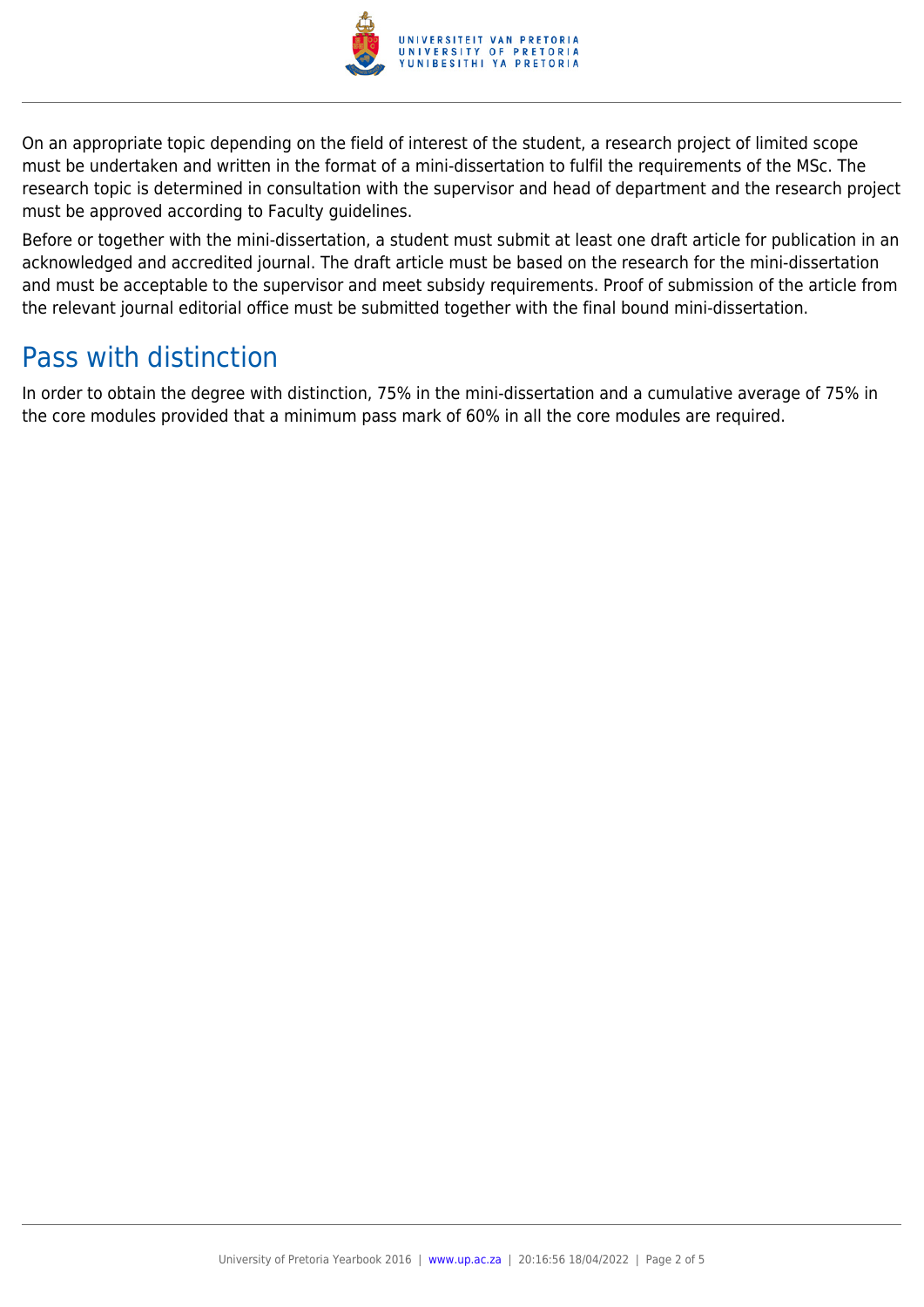

## Curriculum: Year 1

#### **Minimum credits: 189**

### **Fundamental modules**

[Small stock health 801](https://www.up.ac.za/mechanical-and-aeronautical-engineering/yearbooks/2016/modules/view/SSH 801) (SSH 801) - Credits: 40.00 [Bovine herd health 801](https://www.up.ac.za/mechanical-and-aeronautical-engineering/yearbooks/2016/modules/view/BHH 801) (BHH 801) - Credits: 40.00

### **Core modules**

[Ruminant health 801](https://www.up.ac.za/mechanical-and-aeronautical-engineering/yearbooks/2016/modules/view/RUM 801) (RUM 801) - Credits: 40.00 [Mini-dissertation: Ruminant health 890](https://www.up.ac.za/mechanical-and-aeronautical-engineering/yearbooks/2016/modules/view/RUM 890) (RUM 890) - Credits: 90.00 [Research methodology 812](https://www.up.ac.za/mechanical-and-aeronautical-engineering/yearbooks/2016/modules/view/VRM 812) (VRM 812) - Credits: 9.00

### **Elective modules**

[Pathology: Wildlife 806](https://www.up.ac.za/mechanical-and-aeronautical-engineering/yearbooks/2016/modules/view/PAT 806) (PAT 806) - Credits: 28.00 [Necropsy technique and interpretation 807](https://www.up.ac.za/mechanical-and-aeronautical-engineering/yearbooks/2016/modules/view/PAT 807) (PAT 807) - Credits: 28.00 [Ophthalmological pathology 808](https://www.up.ac.za/mechanical-and-aeronautical-engineering/yearbooks/2016/modules/view/PAT 808) (PAT 808) - Credits: 20.00 [Selected infectious diseases: Pigs 815](https://www.up.ac.za/mechanical-and-aeronautical-engineering/yearbooks/2016/modules/view/SID 815) (SID 815) - Credits: 15.00 [Veterinary industrial pharmacology 800](https://www.up.ac.za/mechanical-and-aeronautical-engineering/yearbooks/2016/modules/view/VIP 800) (VIP 800) - Credits: 50.00 [Veterinary public health: Meat hygiene 881](https://www.up.ac.za/mechanical-and-aeronautical-engineering/yearbooks/2016/modules/view/VPH 881) (VPH 881) - Credits: 40.00 [Veterinary public health: Poultry food hygiene 882](https://www.up.ac.za/mechanical-and-aeronautical-engineering/yearbooks/2016/modules/view/VPH 882) (VPH 882) - Credits: 40.00 [Veterinary public health: Veterinary milk hygiene 883](https://www.up.ac.za/mechanical-and-aeronautical-engineering/yearbooks/2016/modules/view/VPH 883) (VPH 883) - Credits: 40.00 [Veterinary public health: Environmental health and biosecurity 884](https://www.up.ac.za/mechanical-and-aeronautical-engineering/yearbooks/2016/modules/view/VPH 884) (VPH 884) - Credits: 40.00 [Advanced fundamentals of pharmacology 876](https://www.up.ac.za/mechanical-and-aeronautical-engineering/yearbooks/2016/modules/view/FAK 876) (FAK 876) - Credits: 30.00 [Clinical pharmacology 877](https://www.up.ac.za/mechanical-and-aeronautical-engineering/yearbooks/2016/modules/view/FAK 877) (FAK 877) - Credits: 30.00 [Basic veterinary epidemiology 851](https://www.up.ac.za/mechanical-and-aeronautical-engineering/yearbooks/2016/modules/view/EPL 851) (EPL 851) - Credits: 10.00 [Biostatistics in veterinary science 852](https://www.up.ac.za/mechanical-and-aeronautical-engineering/yearbooks/2016/modules/view/EPL 852) (EPL 852) - Credits: 20.00 [Analytical veterinary epidemiology 853](https://www.up.ac.za/mechanical-and-aeronautical-engineering/yearbooks/2016/modules/view/EPL 853) (EPL 853) - Credits: 20.00 [Animal health information management 855](https://www.up.ac.za/mechanical-and-aeronautical-engineering/yearbooks/2016/modules/view/EPL 855) (EPL 855) - Credits: 5.00 [Scientific reasoning in veterinary epidemiology 856](https://www.up.ac.za/mechanical-and-aeronautical-engineering/yearbooks/2016/modules/view/EPL 856) (EPL 856) - Credits: 5.00 [Reproductive physiology 801](https://www.up.ac.za/mechanical-and-aeronautical-engineering/yearbooks/2016/modules/view/GSK 801) (GSK 801) - Credits: 20.00 [Assisted reproduction 802](https://www.up.ac.za/mechanical-and-aeronautical-engineering/yearbooks/2016/modules/view/GSK 802) (GSK 802) - Credits: 30.00 [Female infertility 803](https://www.up.ac.za/mechanical-and-aeronautical-engineering/yearbooks/2016/modules/view/GSK 803) (GSK 803) - Credits: 20.00 [Male breeding soundness and andrology 804](https://www.up.ac.za/mechanical-and-aeronautical-engineering/yearbooks/2016/modules/view/GSK 804) (GSK 804) - Credits: 20.00 [Reproduction: Capita selecta 805](https://www.up.ac.za/mechanical-and-aeronautical-engineering/yearbooks/2016/modules/view/GSK 805) (GSK 805) - Credits: 20.00 [Small stock health 801](https://www.up.ac.za/mechanical-and-aeronautical-engineering/yearbooks/2016/modules/view/SSH 801) (SSH 801) - Credits: 40.00 [Ruminant health 801](https://www.up.ac.za/mechanical-and-aeronautical-engineering/yearbooks/2016/modules/view/RUM 801) (RUM 801) - Credits: 40.00 [Bovine herd health 801](https://www.up.ac.za/mechanical-and-aeronautical-engineering/yearbooks/2016/modules/view/BHH 801) (BHH 801) - Credits: 40.00 [Poultry health and production 871](https://www.up.ac.za/mechanical-and-aeronautical-engineering/yearbooks/2016/modules/view/PHP 871) (PHP 871) - Credits: 32.00 [Veterinary toxicology: Organ/systems toxicology 801](https://www.up.ac.za/mechanical-and-aeronautical-engineering/yearbooks/2016/modules/view/TOK 801) (TOK 801) - Credits: 30.00 [Mechanisms of disease 871](https://www.up.ac.za/mechanical-and-aeronautical-engineering/yearbooks/2016/modules/view/PAT 871) (PAT 871) - Credits: 20.00 [Histology 800](https://www.up.ac.za/mechanical-and-aeronautical-engineering/yearbooks/2016/modules/view/HIS 800) (HIS 800) - Credits: 20.00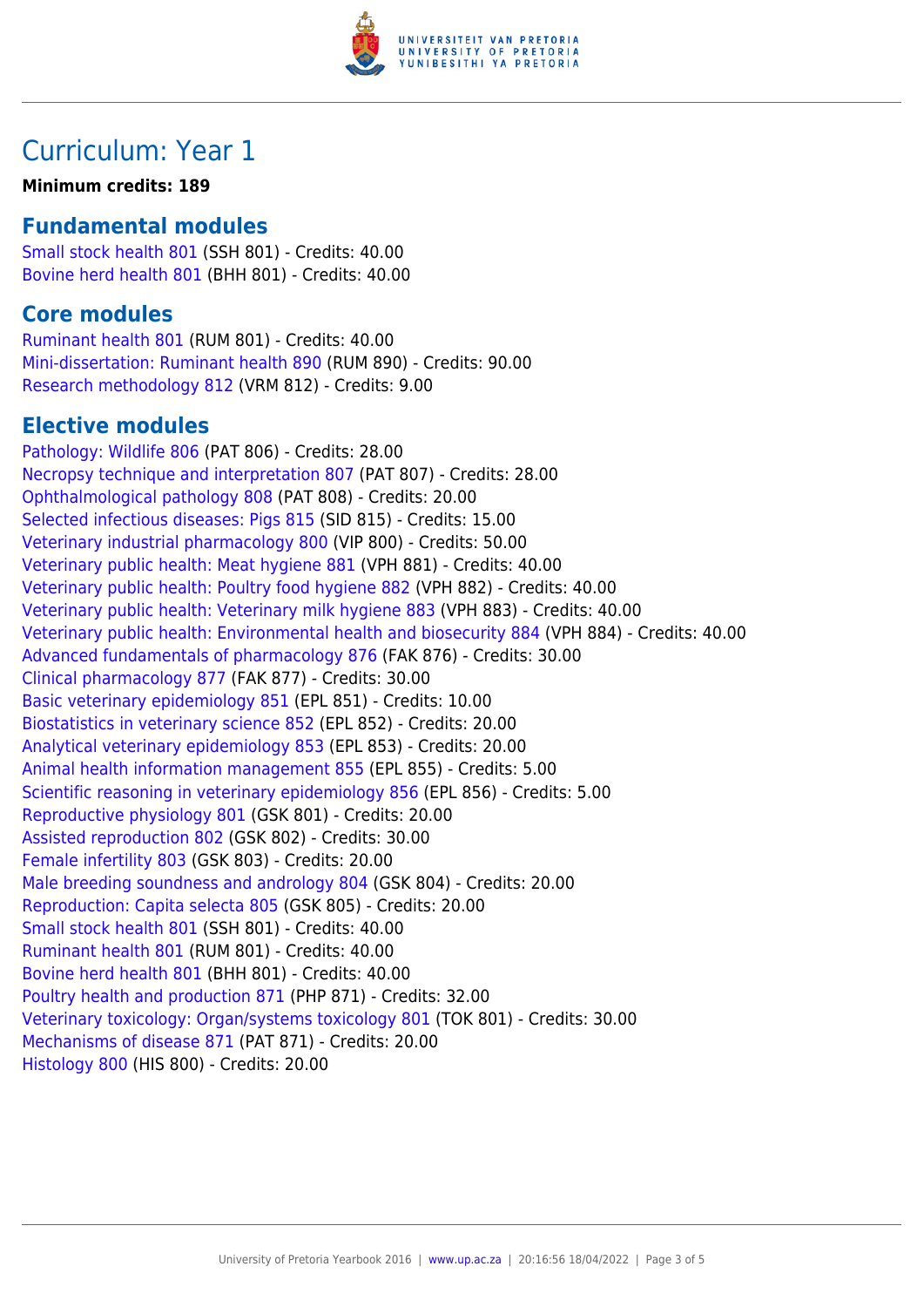

## Curriculum: Final year

#### **Minimum credits: 189**

### **Fundamental modules**

[Small stock health 801](https://www.up.ac.za/mechanical-and-aeronautical-engineering/yearbooks/2016/modules/view/SSH 801) (SSH 801) - Credits: 40.00 [Bovine herd health 801](https://www.up.ac.za/mechanical-and-aeronautical-engineering/yearbooks/2016/modules/view/BHH 801) (BHH 801) - Credits: 40.00

### **Core modules**

[Ruminant health 801](https://www.up.ac.za/mechanical-and-aeronautical-engineering/yearbooks/2016/modules/view/RUM 801) (RUM 801) - Credits: 40.00 [Mini-dissertation: Ruminant health 890](https://www.up.ac.za/mechanical-and-aeronautical-engineering/yearbooks/2016/modules/view/RUM 890) (RUM 890) - Credits: 90.00 [Research methodology 812](https://www.up.ac.za/mechanical-and-aeronautical-engineering/yearbooks/2016/modules/view/VRM 812) (VRM 812) - Credits: 9.00

### **Elective modules**

[Pathology: Wildlife 806](https://www.up.ac.za/mechanical-and-aeronautical-engineering/yearbooks/2016/modules/view/PAT 806) (PAT 806) - Credits: 28.00 [Necropsy technique and interpretation 807](https://www.up.ac.za/mechanical-and-aeronautical-engineering/yearbooks/2016/modules/view/PAT 807) (PAT 807) - Credits: 28.00 [Ophthalmological pathology 808](https://www.up.ac.za/mechanical-and-aeronautical-engineering/yearbooks/2016/modules/view/PAT 808) (PAT 808) - Credits: 20.00 [Selected infectious diseases: Pigs 815](https://www.up.ac.za/mechanical-and-aeronautical-engineering/yearbooks/2016/modules/view/SID 815) (SID 815) - Credits: 15.00 [Veterinary industrial pharmacology 800](https://www.up.ac.za/mechanical-and-aeronautical-engineering/yearbooks/2016/modules/view/VIP 800) (VIP 800) - Credits: 50.00 [Veterinary public health: Meat hygiene 881](https://www.up.ac.za/mechanical-and-aeronautical-engineering/yearbooks/2016/modules/view/VPH 881) (VPH 881) - Credits: 40.00 [Veterinary public health: Poultry food hygiene 882](https://www.up.ac.za/mechanical-and-aeronautical-engineering/yearbooks/2016/modules/view/VPH 882) (VPH 882) - Credits: 40.00 [Veterinary public health: Veterinary milk hygiene 883](https://www.up.ac.za/mechanical-and-aeronautical-engineering/yearbooks/2016/modules/view/VPH 883) (VPH 883) - Credits: 40.00 [Veterinary public health: Environmental health and biosecurity 884](https://www.up.ac.za/mechanical-and-aeronautical-engineering/yearbooks/2016/modules/view/VPH 884) (VPH 884) - Credits: 40.00 [Advanced fundamentals of pharmacology 876](https://www.up.ac.za/mechanical-and-aeronautical-engineering/yearbooks/2016/modules/view/FAK 876) (FAK 876) - Credits: 30.00 [Clinical pharmacology 877](https://www.up.ac.za/mechanical-and-aeronautical-engineering/yearbooks/2016/modules/view/FAK 877) (FAK 877) - Credits: 30.00 [Basic veterinary epidemiology 851](https://www.up.ac.za/mechanical-and-aeronautical-engineering/yearbooks/2016/modules/view/EPL 851) (EPL 851) - Credits: 10.00 [Biostatistics in veterinary science 852](https://www.up.ac.za/mechanical-and-aeronautical-engineering/yearbooks/2016/modules/view/EPL 852) (EPL 852) - Credits: 20.00 [Analytical veterinary epidemiology 853](https://www.up.ac.za/mechanical-and-aeronautical-engineering/yearbooks/2016/modules/view/EPL 853) (EPL 853) - Credits: 20.00 [Animal health information management 855](https://www.up.ac.za/mechanical-and-aeronautical-engineering/yearbooks/2016/modules/view/EPL 855) (EPL 855) - Credits: 5.00 [Scientific reasoning in veterinary epidemiology 856](https://www.up.ac.za/mechanical-and-aeronautical-engineering/yearbooks/2016/modules/view/EPL 856) (EPL 856) - Credits: 5.00 [Reproductive physiology 801](https://www.up.ac.za/mechanical-and-aeronautical-engineering/yearbooks/2016/modules/view/GSK 801) (GSK 801) - Credits: 20.00 [Assisted reproduction 802](https://www.up.ac.za/mechanical-and-aeronautical-engineering/yearbooks/2016/modules/view/GSK 802) (GSK 802) - Credits: 30.00 [Female infertility 803](https://www.up.ac.za/mechanical-and-aeronautical-engineering/yearbooks/2016/modules/view/GSK 803) (GSK 803) - Credits: 20.00 [Male breeding soundness and andrology 804](https://www.up.ac.za/mechanical-and-aeronautical-engineering/yearbooks/2016/modules/view/GSK 804) (GSK 804) - Credits: 20.00 [Reproduction: Capita selecta 805](https://www.up.ac.za/mechanical-and-aeronautical-engineering/yearbooks/2016/modules/view/GSK 805) (GSK 805) - Credits: 20.00 [Small stock health 801](https://www.up.ac.za/mechanical-and-aeronautical-engineering/yearbooks/2016/modules/view/SSH 801) (SSH 801) - Credits: 40.00 [Ruminant health 801](https://www.up.ac.za/mechanical-and-aeronautical-engineering/yearbooks/2016/modules/view/RUM 801) (RUM 801) - Credits: 40.00 [Bovine herd health 801](https://www.up.ac.za/mechanical-and-aeronautical-engineering/yearbooks/2016/modules/view/BHH 801) (BHH 801) - Credits: 40.00 [Poultry health and production 871](https://www.up.ac.za/mechanical-and-aeronautical-engineering/yearbooks/2016/modules/view/PHP 871) (PHP 871) - Credits: 32.00 [Veterinary toxicology: Organ/systems toxicology 801](https://www.up.ac.za/mechanical-and-aeronautical-engineering/yearbooks/2016/modules/view/TOK 801) (TOK 801) - Credits: 30.00 [Mechanisms of disease 871](https://www.up.ac.za/mechanical-and-aeronautical-engineering/yearbooks/2016/modules/view/PAT 871) (PAT 871) - Credits: 20.00 [Histology 800](https://www.up.ac.za/mechanical-and-aeronautical-engineering/yearbooks/2016/modules/view/HIS 800) (HIS 800) - Credits: 20.00

The information published here is subject to change and may be amended after the publication of this information. The [General Regulations \(G Regulations\)](https://www.up.ac.za/mechanical-and-aeronautical-engineering/yearbooks/2016/rules/view/REG) apply to all faculties of the University of Pretoria. It is expected of students to